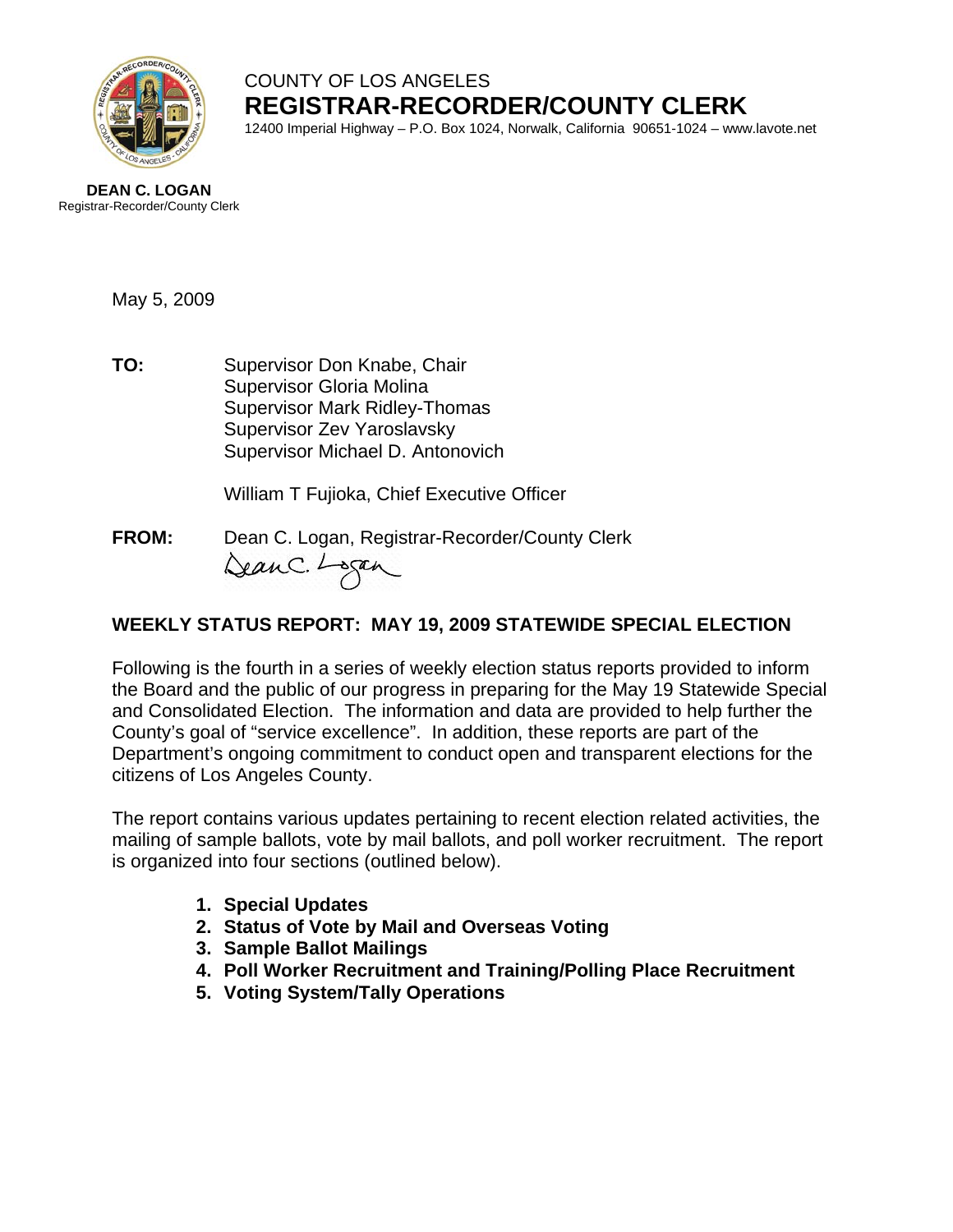### **1. Special Updates**

#### **Election Observer Training:**

Prior to each major election, the RR/CC conducts an extensive training and orientation for Election Observers. The program is part of the County's commitment to conducting open and transparent elections. Through the program, Election Observers are afforded the opportunity to observe Logic and Accuracy testing of voting system components and equipment, Vote-By-Mail Ballot processing, Election Day activities at polling locations and Check-In-Centers, tally center operations and post election ballot processing. Observers are also oriented to the availability of Election Day resources and encouraged to contact us with any questions or concerns.

Representatives from County Political Party Central Committees, our Community Voter Outreach Committee member organizations, the Los Angeles County Civil Grand Jury and other interested citizens are invited to participate.

Designated observers are asked to attend a pre-election orientation and training scheduled for Wednesday, May 6, 2009 at 5:00 p.m. in the RR/CC Executive Conference Room.

An Election Observer Panel Plan is posted on our website outlining observable activities and a schedule of activities. You can access the plan at [http://www.lavote.net/GENERAL/PDFS/PRESS\\_RELEASES/05012009-063207.pdf](http://www.lavote.net/GENERAL/PDFS/PRESS_RELEASES/05012009-063207.pdf)

#### **New Media:**

The RR/CC is now providing election updates and reminders using Twitter. The free web-based service allows those interested to subscribe as "followers", so that they receive periodic short text messages on-line or on mobile devices advising them of the latest election news or deadlines. Within days of establishing our account, more than 30 "followers" had already signed up for the updates absent any promotion.

We invite you to follow us on Twitter at: <http://twitter.com/lacountyrrcc>

### **San Marino Unified School District Special Parcel Tax Election**

Today the Department is conducting an all Vote by Mail election for the SMUSD. The department has received 4,715 returned ballots for this election. Voters will have until 8:00 pm tonight to return voted ballots to RR/CC headquarters. Ballot processing for the election will begin promptly at 8:00 pm. A second tally update will be processed this Friday May 8, 2009. Results will be posted and updated online at [www.lavote.net](http://www.lavote.net/). For the first time, we will also provide brief semi-official results updates via our Twitter account at:<http://twitter.com/lacountyrrcc>.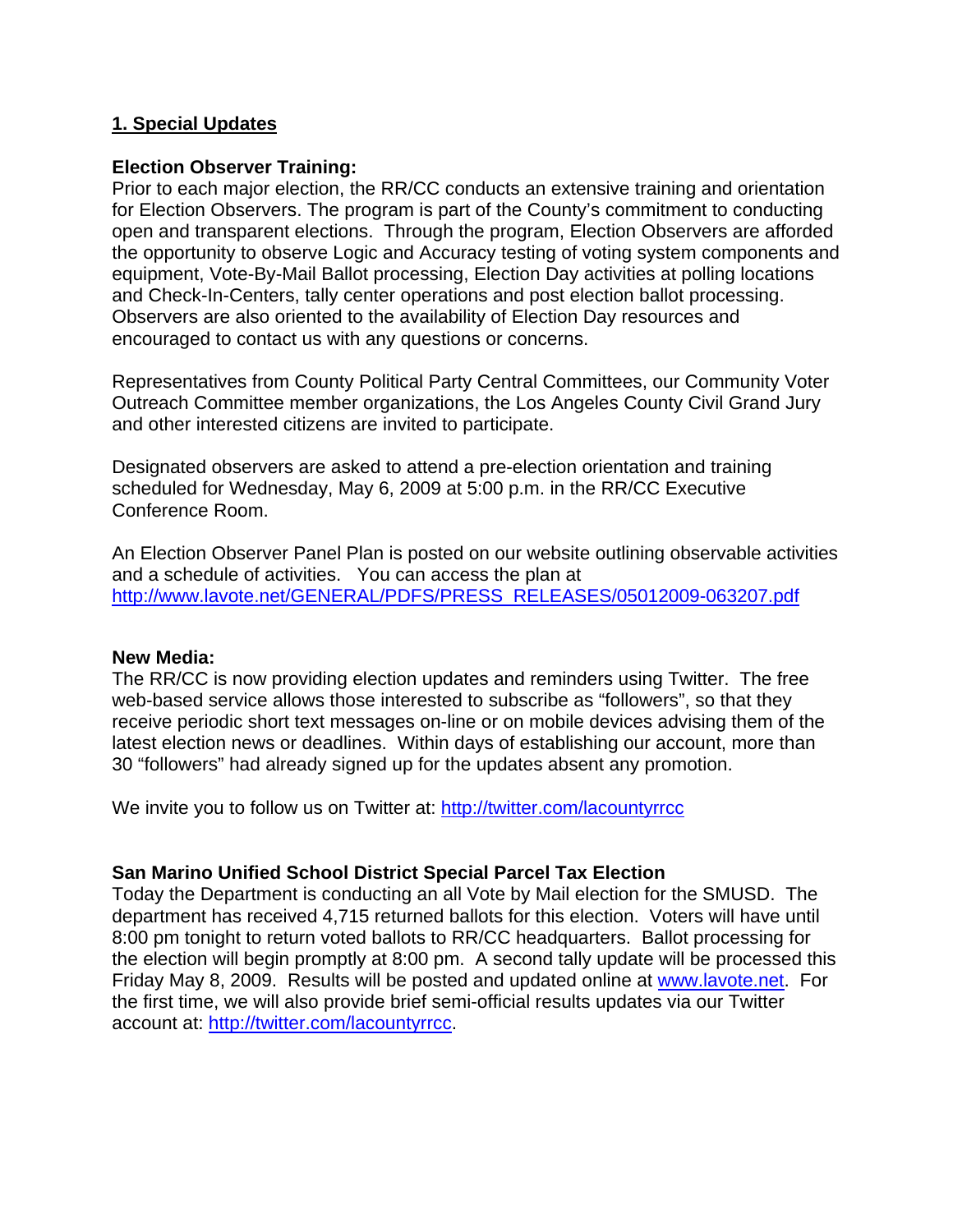#### **2008 Post Election Report:**

Last week, the RR/CC released a 2008 Post Election Report. The report on the phenomenal and record-setting Presidential General Election provides an array of information on voting trends, voter outreach activities, and demographic data; countywide and for selected districts. Easy-to-read interactive maps, charts and graphs of voter registration and turnout statistics along with historical information compiled from past elections are contained within the report. The historic 2008 Presidential contest was unparalleled in many ways; as a result, a number of trends and patterns emerged that resulted in noteworthy levels of voter participation and engagement. The 2008 Presidential Election provided an excellent opportunity to learn from and improve our electoral process for the future.

Copies of the report were distributed to each of the members of the Board of Supervisors, the CEO, and to members of Congress, the State Assembly and the State Senate representing Districts that fall within Los Angeles County. The full report and associated interactive countywide, Congressional District and Supervisorial District maps are posted on our website at [www.lavote.net.](http://www.lavote.net/)

# **2. Status of Vote by Mail and Overseas Voting**

The election is well under way with ongoing vote by mail activity. Since April 28, 2009 we have received an additional **45,252 VBM** requests. During this same period, the Department has mailed an additional **54,142 VBM** ballots. In total, **694,706 Vote by Mail packets** have been mailed to date.

Voters continue to mail back their voted ballots. Since our last report to the board on April 28, 2009 we have received an additional **54,142 returned ballots**. In total, the Department has received **92,263 voted ballots**.

Voters have until May 12, 2009 to submit a request for a Vote by Mail ballot. Request forms are available on the back cover of the Official Sample Ballot booklet or online at [www.lavote.net](http://www.lavote.net/). Voted ballots must be received by our office or returned at any polling place in the County by the 8:00 p.m. close of polls on Election Day. Postmarked envelopes will not be accepted.

### **3. Sample Ballot Mailings**

We have completed our full initial mailing of sample ballot booklets to voters across the County. Sample ballots are also available online through our poll look up feature on [www.lavote.net](http://www.lavote.net/).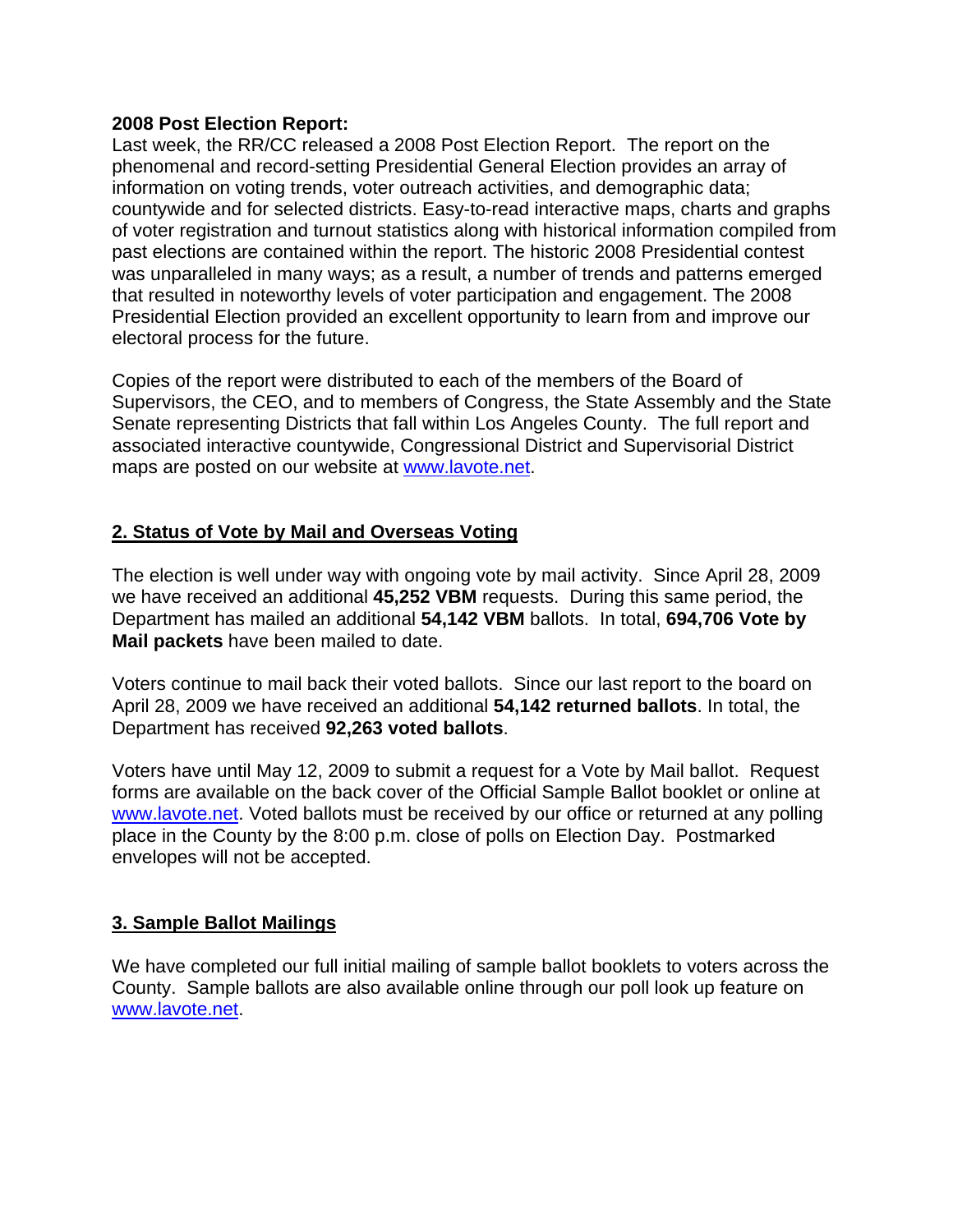# **4. Poll Worker Training and Recruitment/Polling Place Recruitment**

## **Poll Workers:**

Poll worker training for the election is ongoing through the weekend prior to May 19. During this period the RR/CC Poll Worker Training Unit will conduct **264 trainings**. In addition to in-person training classes, Inspectors and Precinct Coordinators are required to complete modules on the RR/CC On-line Poll Worker Training application. The online training program offers in-depth training in areas such as provisional voting and serving voters with special needs.

As of May 5<sup>th</sup>, we have more than 2,300 County Employees and over 1,500 student workers signed up to work as poll workers on May 19.

| <b>Poll Worker Recruitment Report</b><br><b>May 19th Special Statewide Election</b> |        |        |        |                |        |
|-------------------------------------------------------------------------------------|--------|--------|--------|----------------|--------|
|                                                                                     | 14-Apr | 21-Apr | 28-Apr | 5-May          | 12-May |
| <b>Inspectors</b>                                                                   |        |        |        |                |        |
| Required                                                                            | 3,057  |        | --     | --             |        |
| Recruited                                                                           | 2,477  | 2,989  | 3,056  | 3,053          |        |
| Outstanding                                                                         | 580    | 68     | 1      | $\overline{4}$ |        |
| <b>Clerks</b>                                                                       |        |        |        |                |        |
| Required                                                                            | 12,228 |        |        | --             |        |
| Confirmed                                                                           | 4,427  | 5,419  | 6,953  | 8,733          |        |
| Outstanding                                                                         | 7,801  | 6,809  | 5,275  | 3,495          |        |
| <b>Special Recruitment</b>                                                          |        |        |        |                |        |
| <b>County Employees</b>                                                             | 1,554  | 2,018  | 2,286  | 2,308          |        |
| <b>Bilingual PW</b>                                                                 | 713    | 873    | 961    | 1,174          |        |
| <b>Students</b>                                                                     | 1,317  | 1,450  | 1,505  | 1,513          |        |

# **Polling Places:**

Automated "robo-call" messages will begin this weekend to voters whose polling place has changed since the March 5 election in the City of Los Angeles. Additionally, media updates will be issued reminding voters of the three options for confirming their polling location – 1) back cover of the Sample Ballot; 2) online at [www.lavote.net](http://www.lavote.net/); or 3) interactive voice response at 1-800-815-2666, option 7.